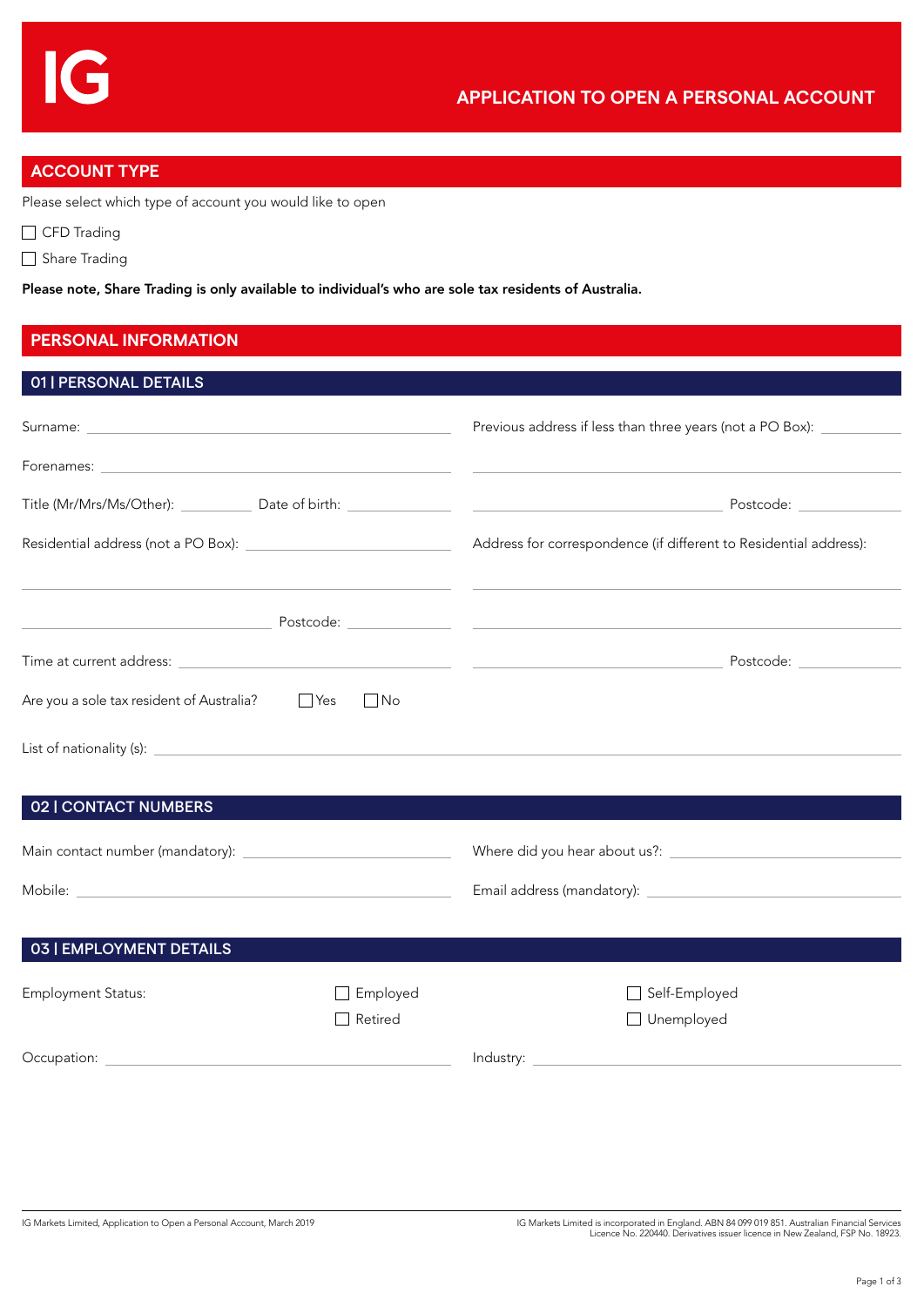| 04   FINANCIAL DETAILS                         |                                                          |                                                                       |  |
|------------------------------------------------|----------------------------------------------------------|-----------------------------------------------------------------------|--|
| Approx. annual<br>income before tax: A\$       |                                                          | Approx. value of savings and<br>investments (excluding property): A\$ |  |
| Source of funds used for your trading with us: | Employment<br>Investment                                 | Inheritance<br>Other (please specify)                                 |  |
| Other:                                         |                                                          |                                                                       |  |
| Purpose of trading account/s:                  | Short medium term speculation<br>$\Box$ Long term growth | $\Box$ Hedging purposes<br>Diversified investment                     |  |

## **YOUR KNOWLEDGE AND EXPERIENCE**

## RELEVANT EXPERIENCE

Please provide accurate information. Depending on your level of experience, we may need to ask you further questions once you have completed the application form.

1. Over the past three years, to what extent have you traded the following products?

| Shares and bonds                                                | More than 20 times                  | $\Box$ 10 to 20 times | Less than 10 times         |
|-----------------------------------------------------------------|-------------------------------------|-----------------------|----------------------------|
| Exchange-traded derivatives (e.g. warrants, futures or options) | More than 20 times                  | $\Box$ 10 to 20 times | Less than 10 times         |
| OTC derivatives (e.g. CFDs including forex)                     | More than 20 times                  | $\Box$ 10 to 20 times | $\Box$ Less than 10 times  |
| 2. How have you mostly traded these products?                   | $\Box$ Independently or with advice |                       | $\Box$ Using managed funds |

### PROFESSIONAL & EDUCATIONAL EXPERIENCE

3. Do you have any experience or qualifications relevant to the understanding of our products?

 $\Box$  Yes, both of above  $\Box$  No

Yes, from a relevant role in a financial institution Yes, a relevant professional qualification or education